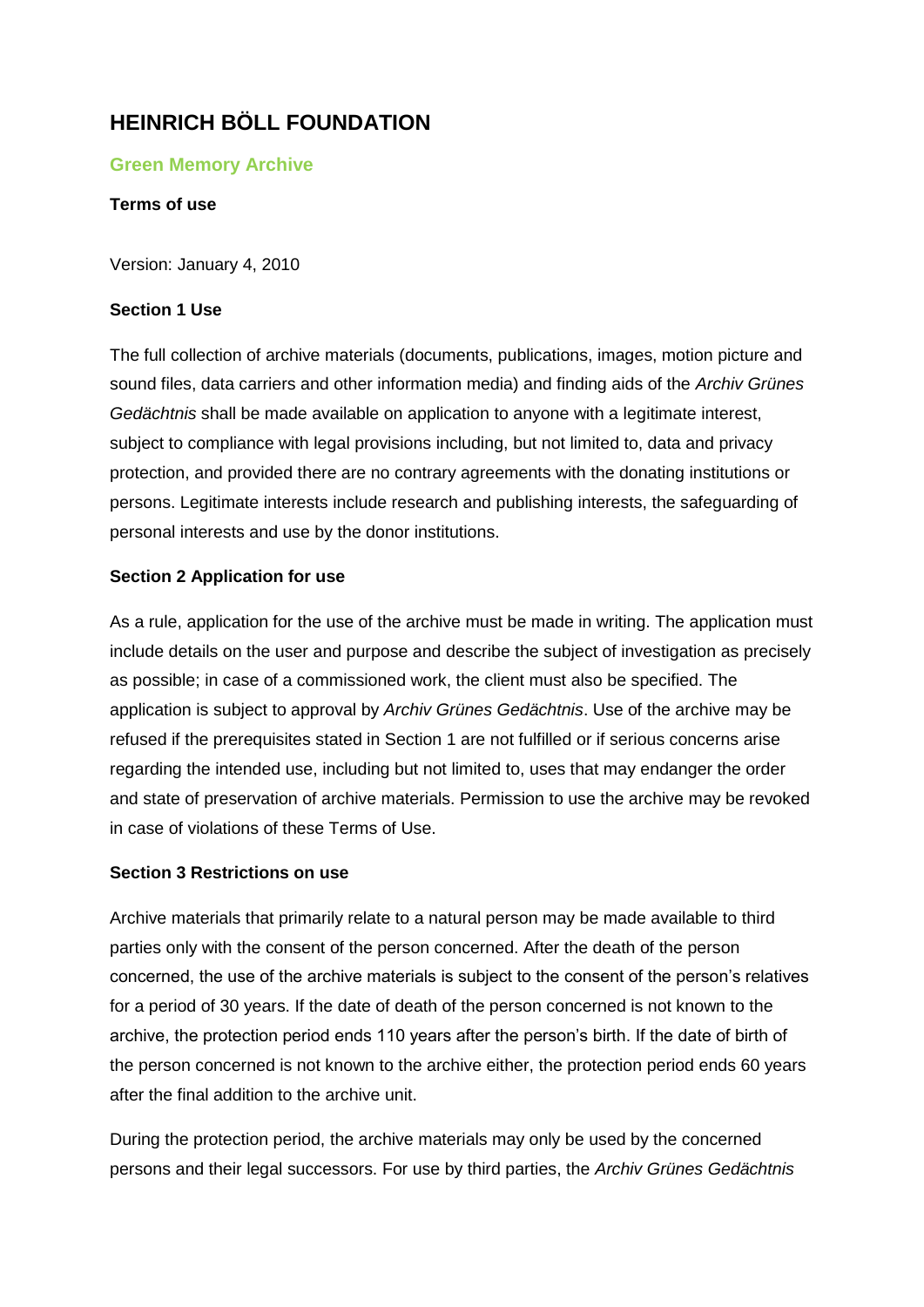can only shorten the protection period on presentation of the consent of the concerned persons or their legal successors.

The use of archive materials shall be denied if it is precluded by statutory provisions, including, but not limited to, confidentiality rules or agreements with the donating institutions or persons. Reproductions of archive materials subject to restrictions on use shall be treated as originals.

# **Section 4 Legal protection provisions**

The user undertakes to respect copyright and personal rights as well as legitimate interests of third parties in the exploitation of knowledge gained from the archive material. The user shall be liable to the rights holder if such rights or interests are violated.

Approval for the use or publication of archive materials in which the rights and legitimate interests of third parties are affected can be made dependent on the consent of the concerned person(s) or their legal successors, which shall be obtained by the user. These regulations also apply to reproductions of any kind.

# **Section 5 Utilization**

The printing of archive materials and reproductions from the *Archiv Grünes Gedächtnis*  requires prior written permission from the archive. The user is obliged to provide the archive a free specimen copy of all printed and unprinted publications for which materials from the *Archiv Grünes Gedächtnis* were used.

# **Section 6 Work in the reading room**

Archive materials may only be used in the designated reading room of the *Archiv Grünes Gedächtnis*. The reading room is generally open on Mondays, Tuesdays and Thursdays from 9:00 am to 5:00 pm, Wednesdays from 12:00 noon to 8:00 pm and Fridays from 9:00 am to 4:00 pm.

Neither coats and bags, nor food and drinks may be taken into the reading room. Mobile phones must be turned off before entering the reading room.

Users must enter themselves in the use logbook on a daily basis. Order forms available in the reading room must be used when ordering archive materials. Archive units are only made available individually without exception.

### **Section 7 Use of archive materials**